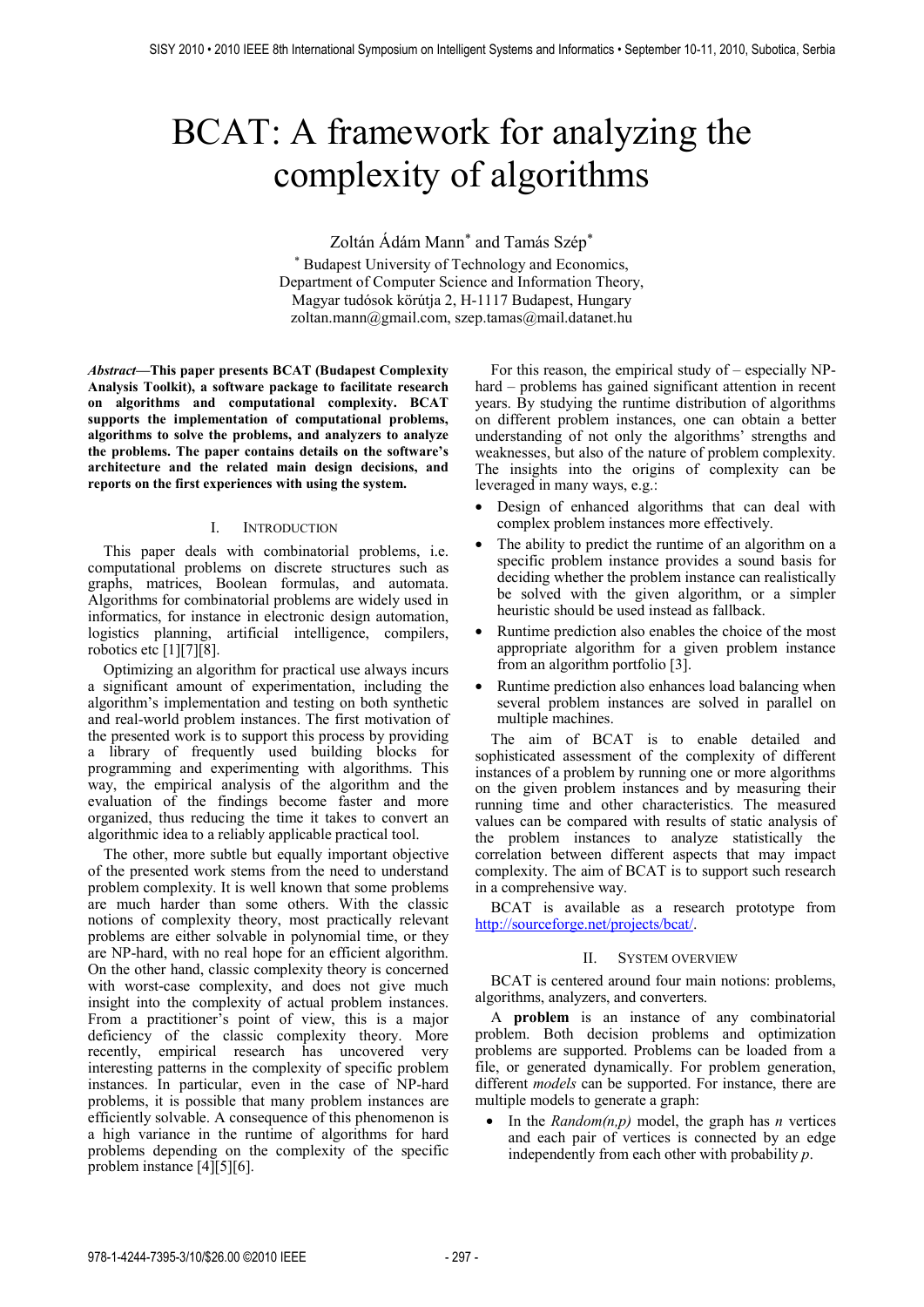• In the *SmallWorld(n,k,p)* model, one starts with a ring topology in which each of the *n* vertices has *k* neighbors. Then, each edge is moved with probability *p* to another pair of vertices.

 As can be seen from these examples, the parameters required for problem generation are model-dependent.

An **algorithm** is capable of solving some problems. Several kinds of algorithms are supported:

- Algorithms for both decision problems and optimization problems
- Both deterministic and randomized algorithms
- Exact, approximation, as well as heuristic algorithms

BCAT also supports the inclusion of external solvers and optimization packages (e.g. SAT solver, ILP solver) as algorithms.

The implemented algorithms can build upon each other, e.g. use each other as subroutines.

BCAT records the run algorithms' performance in terms of runtime and quality of found solution.

An **analyzer** is similar to an algorithm in that it is also run on a problem. However, in contrast to an algorithm, an analyzer does not attempt to solve the problem. Rather, it gathers some useful information about it. This information can be used for research purposes to gain insight as to what aspects of a problem instance account for its complexity.

As an example, an analyzer can compute the average degree in a graph. BCAT can be used to run both a graph coloring algorithm and this analyzer on a set of graphs, and then use the measured algorithm runtimes and average degrees to assess the correlation between the graphs's average degree and the complexity of its coloring.

Although not enforced explicitly by the system, analyzers are usually significantly faster than algorithms.

Problems can be converted to other problems by means of a **converter**. For example, many combinatorial problems can be converted in a natural way to a Boolean satisfiability (SAT) problem. In a second step, the obtained SAT problem can be solved with an appropriate solver. This way, a SAT solver can be used in combination with the converter to solve the original problem. BCAT also supports more complex scenarios: e.g., a problem can be converted to multiple other formats, or a chain of converters can be used to convert through multiple intermediate problems to the desired problem that is then solved by an appropriate algorithm.

BCAT provides a simple text-based interface (see Section IV for details) for defining what converters, algorithms, and analyzers to run on what problems. This information is called **configuration**. In order to facilitate simple usage in various scenarios, the user provides the configuration in a descriptive manner in a separate file. This way, the user can easily change the configuration for a new run of BCAT without having to touch the code.

In order to facilitate reuse, BCAT provides a library of popular **data structures**. These data structures are implemented in a very general manner, so that they can be used in a wide array of problems, algorithms, and analyzers. For example, the implementation of the graph



Figure 1. High-level overview of the BCAT system

data structure makes it possible to access the graph's connectivity information either as an adjacency matrix or as a list of incident edges per vertex, so that an algorithm implementation can pick the most appropriate representation.

BCAT's **output** are statistics files containing data about the run algorithm's performance per problem instance as well as the data emitted by the analyzers. The statistics files are in the CSV (comma-separated values) format for easy post-processing in a spreadsheet application. The post-processing may include generation of charts or statistical calculations, such as hypothesis testing or computation of correlation.

From a **technical** point of view, BCAT is intended to be a sound, well-structured, platform-independent and highly efficient framework for algorithm implementation. These requirements led to the choice of C++ as programming language.

BCAT supports the implementation and debugging of algorithms by means of unified logging capabilities, with conveniently settable level of logging detail.

For efficient usage of BCAT, it has a simple but powerful text-based user interface program, with which all files used or generated by BCAT can be easily viewed and edited. Other programs, that perform pre- and postprocessing operations, can be attached to the system at this point. For example, in the case of graph colouring, the GraphViz package (http://www.graphviz.org/) has been attached for visualization of the coloured graphs.

## III. SYSTEM ARCHITECTURE

A high-level overview of the system is shown in Fig. 1. As can be seen, BCAT exhibits a layered architecture. The components in the middle layer correspond to BCAT's basic notions of problems, algorithms, analyzers, and converters. The bottom layer consists of a set of loosely coupled helper classes that serve general purposes and can be used by all middle-layer components. Such helper classes provide the following features:

- Data structures
- Collection of runtime information
- Logging support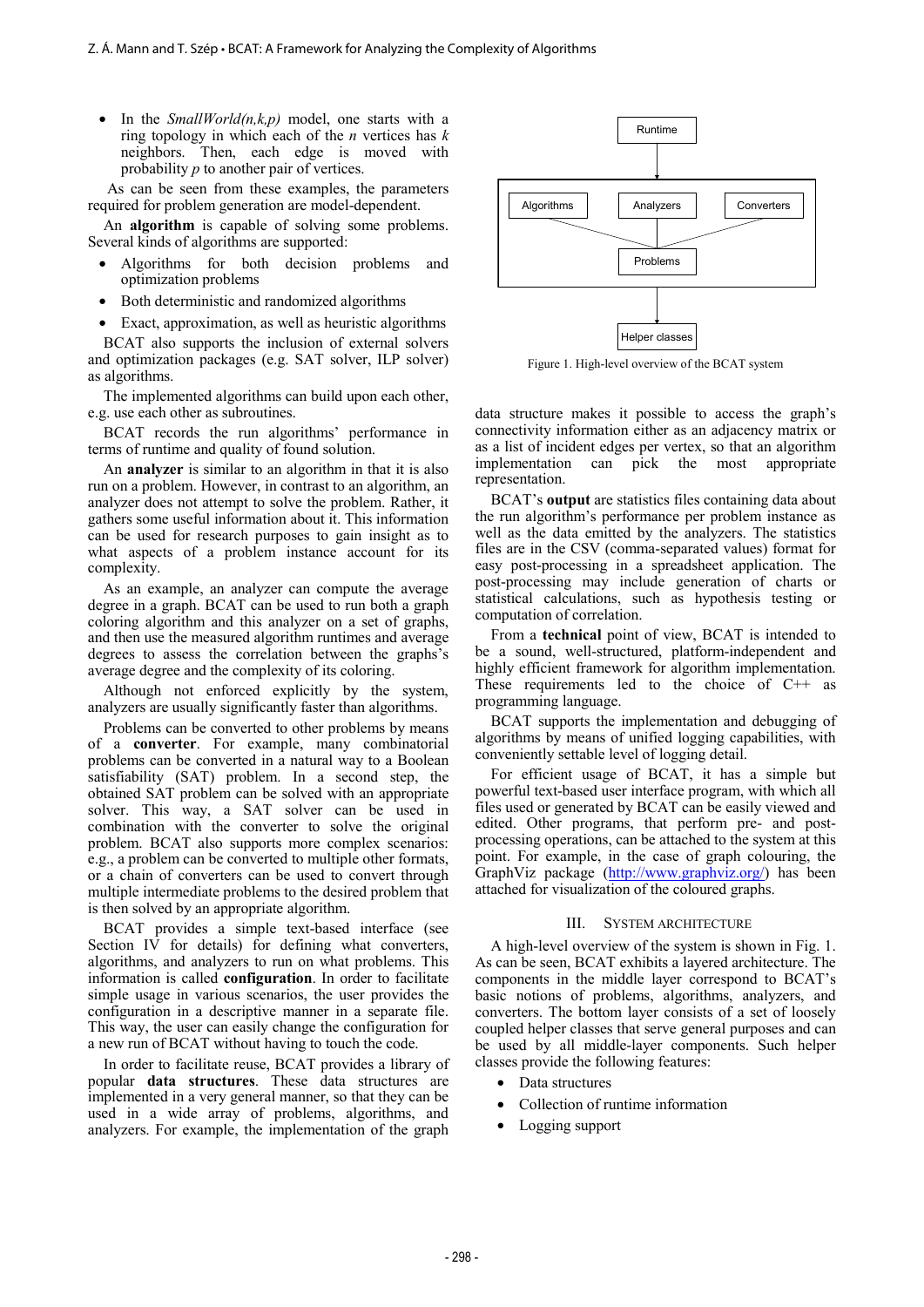

Figure 2. An example for the connection between classes in BCAT

The Runtime component in the top layer is responsible for integrating the components of the system and for organizing the main flow of the program by appropriate configuration handling.



Figure 3. Classes inside the Problems component

When zooming into one of the middle-layer components, e.g. the Problems component, one can see that the component is not merely a loose collection of problem classes (see Fig. 3. for details). The Problems component is also responsible for iterating through all problem instances specified in the problem section of the configuration, involving loading of problem instances from files and generating problem instances on the fly. The appropriate logic is implemented in the ProblemFactory class, while the relevant configuration information is contained in the ProblemConfiguration class. Moreover, the component also contains a Problem class, the superclass of all specific problem classes.

Following an analogous logic, the Algorithms component consists of the Algorithm class, the specific algorithm classes (which are subclasses of Algorithm), and the AlgorithmFactory and AlgorithmConfiguration classes. Also the Analyzers component has analogous contents.

Between the generation of the main problem and the solution and/or analysis of the problem, conversion is possible. The ConverterPool encapsulates the whole conversion process, including the iteration through the conversion tree that describes how problems should be converted to each other. The ConverterPool delivers the converted problems to the Runtime, thus there is no need for the Runtime to deal with converters directly. Implementing conversion logic in a different component serves reusability of our previously written algorithms and analyzers. The ConverterPool uses the

ConverterConfiguration in order to work as described in the configuration file.

Fig. 2. shows the connection between the classes in a case when there are two problem classes (Problem1 and Problem2), one converter class (Converter1), two algorithm classes (Algorithm1 and Algorithm2), and one analyzer class (Analyzer1). As can be seen in the Figure, Algorithm1, Algorithm2, and Analyzer1 all work on Problem1, which in turn makes use of DataStructure1. Converter1 converts Problem1 from Problem2. Algorithm1 uses another data structure (DataStructure2).

BCAT's output is generated by the Statistics class, which gathers the necessary information from the factories and the Algorithm and Analyzer classes, which – as described above – are exported to the public interface of the appropriate component.

#### IV. CONFIGURATION DESCRIPTION

As mentioned earlier, BCAT receives the configuration information – that is: what algorithms, analyzers, and converters to run on what problems – in a separate file. For this purpose, a configuration description language (CDL) was designed.

CDL's syntax is based on the  $C/C++$  syntax. Basically, a CDL file contains the reference to zero or more algorithm(s), zero or more analyzer(s), zero or more converter(s), and one or more problem instances. Each problem instance is either defined by making reference to a model to generate it or by the name of a file from which the problem instance should be loaded. Algorithms, analyzers, converters, and problem models have zero or more parameter(s). A parameter has a name and either one value or a set of values; a set of values can be defined either one by one or, in case of equidistant values, with a construct similar to a for-loop.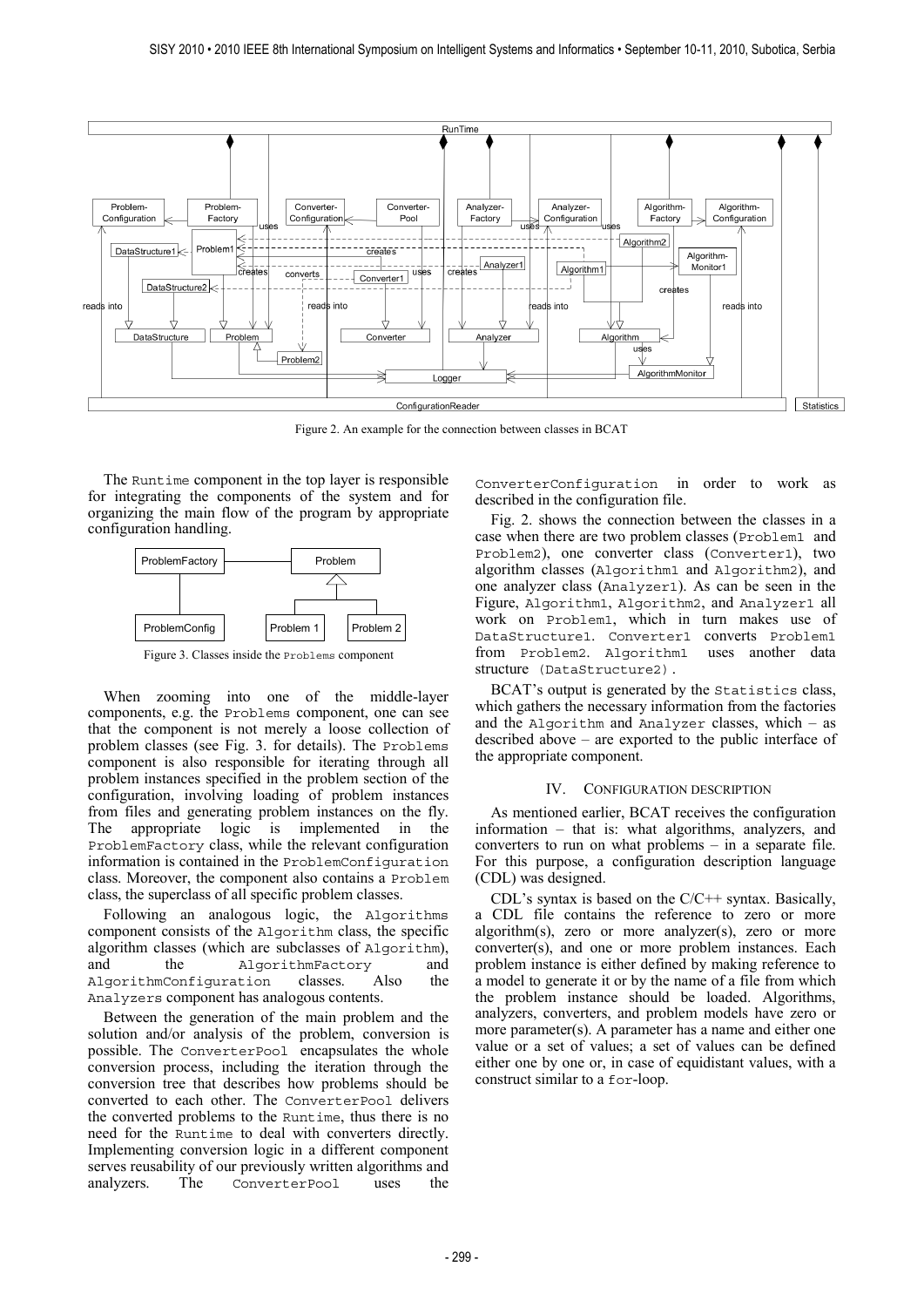```
#define LogLevel SHOW_ALL
Problem GraphColoring
{
  Model RandomNP X 100
  {
    Parameter number of nodes = 70
    Parameter probability = for(0; 1; 0.01)
  }
  Files:
    le450\le450_15a.col
    le450\le450_5b.col
}
Converter ColoringToSat
{
  InputProblem = GraphColoring
  OutputProblem = Satisfiability
}
Analyzer GraphAnalyzer
{
  InputProblem = GraphColoring
  Parameter GreekLetters = enable
}
Algorithm GraphColouringBB
{
  InputProblem = GraphColoring
  Parameter SaveIfSuccess = disable
}
Algorithm GraphColouringGA
{
  InputProblem = GraphColoring
  Parameter MaxPopulation_size = { 100 200 300 }
  Parameter Mutation probability = \dot{0}Parameter Structured_init_population_probability = 0.5
}
Algorithm SatSolver
{
  InputProblem = Satisfiability
  Parameter ClauseLearning = true
}
```
Figure 4. Example configuration file

| $CDL ::= Block*$                                                                                                                                   |
|----------------------------------------------------------------------------------------------------------------------------------------------------|
| Block ::= ProblemBlock   AlgorithmBlock   AnalyzerBlock  <br>ConverterBlock                                                                        |
| ProblemBlock ::= Problem ProblemName { ModelBlock*<br>FilesBlock? }                                                                                |
| AlgorithmBlock ::= Algorithm AlgorithmName<br>ParameterBlock                                                                                       |
| AnalyzerBlock ::= Analyzer AnalyzerName ParameterBlock                                                                                             |
| ConverterBlock ::= Converter ConverterName<br>ParameterBlock                                                                                       |
| ParameterBlock ::= { ParamStatement* }                                                                                                             |
| ParamStatement ::= Parameter ParamName = Value  <br>Parameter ParamName { Value+ }<br>  Parameter ParamName = for ( StartValue; EndValue;<br>Step) |
| ModelBlock ::= Model ModelName X Number<br>ParameterBlock                                                                                          |
| FilesBlock ::= Files: FileName*                                                                                                                    |

Figure 5. CDL syntax

Algorithms, analyzers, and converters have a special parameter called "InputProblem" that defines on which input problem they should be run. In addition, a converter also has a parameter "OutputProblem" that defines what problem the converter should emit. For these special parameters, the keyword "Parameter" can be omitted. An example configuration file is given in Fig. 4.

CDL can be defined using EBNF notation as in Fig. 5. (**bold underline**: terminal symbols, *italics*: tokens).

The CDL file defines iteration through all possible combinations of several dimensions:

- All problems that are specified to be loaded from files
- All problems that are specified to be generated according to a model
- For each model, the specified number of instances are generated
- All specified (chains of) converters are run
- All specified analyzers are run
- All specified algorithms are run
- For each parameter whose value is specified as a set (i.e., a list of values within curly brackets or in a for-loop-like manner), all given values are considered

A CDL file may also contain  $C/C++$  style comments (both line comments and block comments) as well as preprocessor directives to adjust general settings, e.g. logging detail level.

Extensibility was an important goal in the design of CDL, so there are also possibilities that are not yet exploited, but preserved for future use – such as hierarchic variable definition by directives.

There are also several semantical constraints, not enforced by the EBNF syntax, that a CDL file must conform to in order to be valid:

- All the problems, algorithms, analyzers, and converters mentioned in the CDL file must refer to actual problem, algorithm, analyzer, and converter classes implemented in the system.
- The parameters in the CDL file must refer to the actual parameters required by the problem, algorithm, analyzer, and converter implementations. Moreover, the parameter values must be valid.
- The specified algorithms, analyzers, and converters must be compatible with the specified input problem.
- The input problem of an algorithm, analyzer, or converter must be specified either as a base problem or as the output problem of a converter in the CDL file.
- There must be no cycle of conversions.
- The given files must exist and must contain problem instance data in the appropriate format, as required by the problem class.

# V. OPERATION OF THE SYSTEM

After starting the system, the following steps are carried out in BCAT:

- 1. A Runtime object is created in the main function.
- 2. Since all of the classes contained within Runtime are implemented by the Singleton pattern [2], objects of those types do not have to be explicitly created, just initialized.
- 3. This is followed by the reading and interpretation of the configuration file. This is performed by the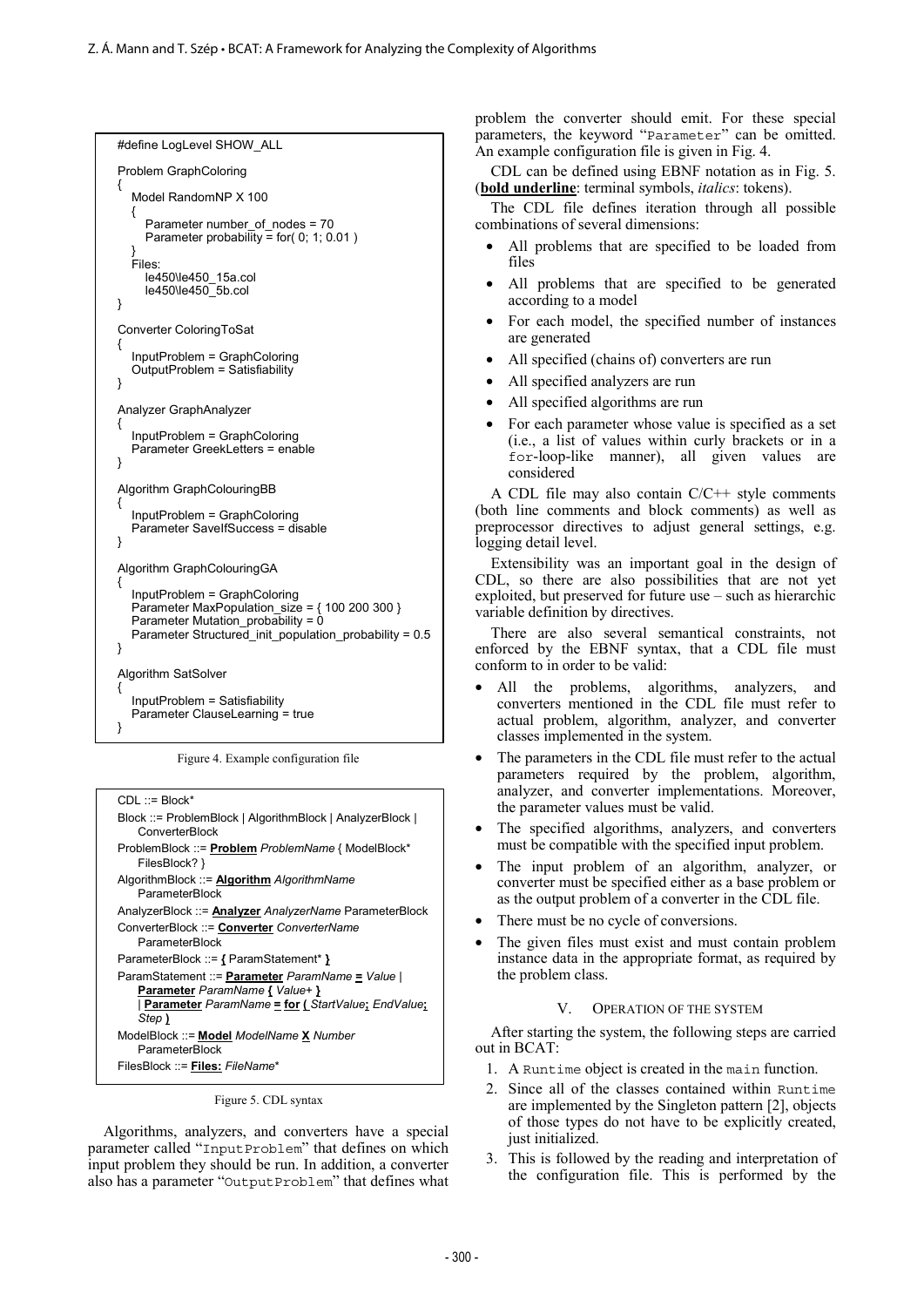ConfigurationReader class. It parses the CDL file, checks its syntax and semantics, and creates configuration objects for all factories and the ConverterPool, which describe for the specific factory or pool the relevant part of the read configuration.

- 4. All factories and the ConverterPool get the needed configuration object and – based on these configuration objects – they create in turn the required specific problem, analyzer, algorithm, and converter instances.
- 5. If needed, external monitors can be started to monitor the state of algorithm execution. The external monitors communicate with BCAT via files or sockets.
- 6. Now the whole machinery is in place for starting the execution phase, in which the Runtime iterates through all problems via the ProblemFactory's iterator interface.
- 7. Before solving and analyzing problems for each problem instance, ConverterPool lets the specified converters perform the conversion to the new problem instances.
- 8. For each (converted) problem instance, the Runtime runs all analyzers and algorithms as described in the conversion and solution tree, and sends the results to Statistics for processing. Analyzer- and algorithm factories first parameterize the analyzers and algorithms based on the configuration objects, run them, and then give back their results to the Runtime.

Every class, in which a failure may occur (problem, analyzer, algorithm, and converter classes) during the execution, uses the Logger to record its events.

Built-in data structures can be used by problems (for example, the graph data structure can be used by the graph colouring problem implementation), analyzers, converters, and algorithms (for example trees or hash tables for storing any dynamic information during the run of the algorithm/analyzer/converter).

# VI. EXTENSIBILITY

One of the most important purposes of BCAT is to help in the implementation and testing of new algorithms on built-in or new problems. Accordingly, one can implement new problems and/or algorithms easily so that the showed functionality of BCAT will be applicable in the context of the newly created problem/algorithm as well.

For example, in order to add a new algorithm, a user just has to derive their class from the existing Algorithm class and implement the abstract functions, with which instances of the class can communicate with the Runtime. Moreover, the new class has to be made known to the system by inserting the necessary line of code into the AlgorithmFactory. After integrating an algorithm this way into the system, BCAT ensures that it will be used appropriately, parameterized as specified in the configuration file.

For problems, analyzers, and converters the method is analogous.

Using BCAT's UI one can easily generate new problem, converter, analyzer and algorithm classes from templates, which show how one should implement the abstract functions in order to work properly in the system.

# VII. PRACTICAL EXPERIENCE

BCAT has been used successfully in the authors' research on the complexity of graph coloring. It helped in designing, implementing and testing various graph colouring algorithms such as greedy algorithms, branchand-bound, genetic algorithm and hybrids of them. In the course of this research, also a number of graph analyzers have been implemented to compute various statistical properties of the input graph, such as number of components, average degree of the vertices, and average distance of pairs of vertices. The analyzers also include heuristics to estimate some more complex graph properties, such as clique number and maximum stable set size.

The most complex algorithm that has been implemented is the coloring algorithm based on branchand-bound. It clearly demonstrates the power and convenience of using BCAT. The algorithm is implemented in a layered fashion:

- The lower layer is responsible for providing the abstract branch-and-bound logic that can also be used with other problems. It includes the ways of moving in the search tree, administrating various variables, branching, backtracking, and learning. This layer defines many abstract functions, which should be implemented in higher layer(s).
- The graph colouring layer is responsible for the implementation of these functions. This layer does not care about the concrete branch and bound implementation, just uses the functions of the lower layer. It implements how branch-and-bound can be used in the context of the graph colouring problem.
- For convenience, a third layer has also been created which functions as a "graph colouring toolbox" based on the graph colouring layer. This layer is mainly responsible for pre- and post-processing steps, running modes (see below) and combination with other algorithms.

The separation of the first and second layer fits perfectly into the object-oriented design of BCAT. BranchAndBound is an abstract  $C++$  class, and it is also logically abstract. It realizes an algorithm, which can be used in other algorithms, but cannot be run itself. Therefore, the RunTime communicates only with the graph colouring branch-and-bound object. In order to use branch-and-bound for other problems, only the second layer needs to be implemented, and the generic part of the implementation can be reused.

BCAT's configuration handling mechanism and the CDL language proved very useful in the experimentation phase. This was further improved with the "graph coloring toolbox". For example, it supports regression testing: to test a new version of an algorithm, BCAT is provided with the problem and the expected results, and switched to TestAlgorithm mode with the appropriate directive. BCAT then runs the algorithm to check whether it behaves as expected.

Currently, the implementation of further problems and algorithms is in progress. Along the way, improvements to the framework itself are constantly identified and